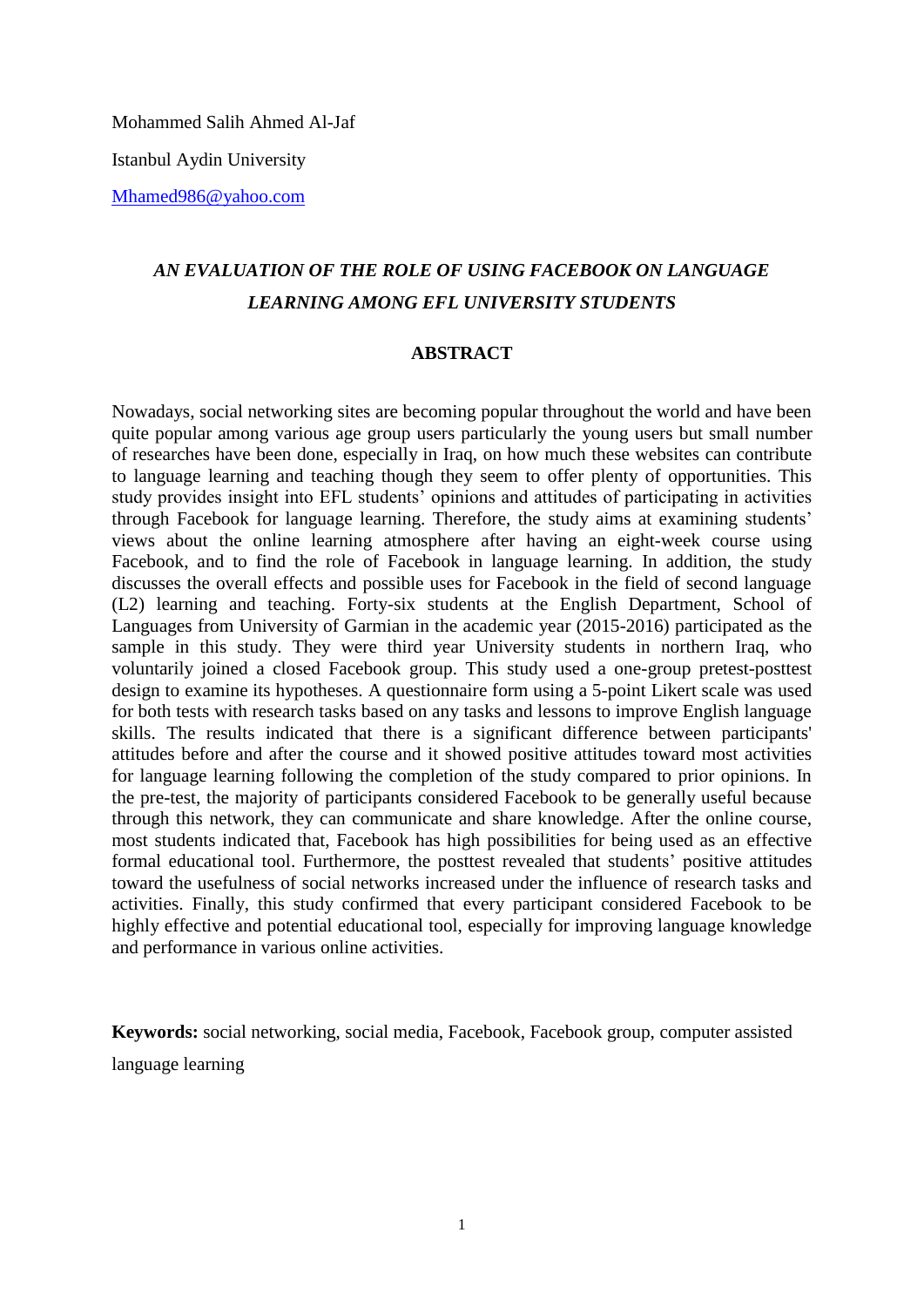# **ÖZET**

Günümüzde, sosyal ağ siteleri dünya çapında popüler hale geliyor ve özellikle çeşitli yaş grubu kullanıcıları genç kullanıcıların arasında oldukça popüler olmuştur ama özellikle Irak'ta küçük sayıda araştırmalar yapılmıştır. Her ne kadar çok sayıda fırsat sunmak gibi görünüyor olsa da bu web siteleri dil öğrenme ve öğretmekte katkıda bulunabilir. Bu çalışma, dil öğrenimi için facebook üzerinden EFL öğrenci görüş ve faaliyetlerine fikir verir. Bu nedenle, Facebook'u kullanarak sekiz haftalık kurs yaptiktan sonra çevrimiçi öğrenme atmosferi hakkında öğrencilerin görüşlerini incelemeyi ve dil öğreniminde Facebook'un rolünü bulmayı amaçlayan bir çalışmadır. Ayrıca bu çalışma, ikinci dil öğrenme ve öğretme alanında Facebook için genel efektler ve olası kullanımları tartışır. Garmian Üniversitesi Diller Okulu ingilizce bölümünden 46 öğrenci 2015- 2016 akademik yılı içerisinde bu çalışmaya örneklem olarak katıldı. Kuzey Irak'ta üniversite üçüncü sınıf öğrencileri gönüllü olarak boyunca kapalı bir facebook grubuna katıldılar. çalışma, hipotezleri incelemek için bir grup öntest-sontest deseni uygulanmıştır. 5 puanlık Likert ölçeği kullanılarak anket formu İngilizce dil becerilerini geliştirmek için herhangi bir görev ve dersler dayalı araştırma görevleri ile iki test için kullanılmıştı. Sonuçlar,ders öncesi ve ders sonrası katılımcıların tutumları arasında anlamlı bir fark olduğunu belirtti ve önceki görüşlere göre çalışmanın tamamlanmasının ardından dil öğrenimi için faaliyetlere ilişkin olumlu tutum gösterdi. Ön testte, katılımcıların çokluğu nedeniyle ağ üzerinden yararlı olması için Facebook kabul edildi. Böylece iletişim ve bilgi paylaşımı yapabilirler. Online kurs sonrası,öğrencilerin çoğu Facebook'u etkin bir eğitim aracı olarak kullanmak üzere yüksek olanaklara sahip olduklarını gördüler. Ayrıca, sontest sosyal ağların kullanışlılığı karşı öğrencilerin olumlu tutum araştırma görevleri ve faaliyetleri etkisinde artış olduğunu ortaya koydu. Son olarak bu çalışmada,her katılımcı Facebook'un son derece etkili ve potansiyel bir eğitim aracı olduğunu,özellikle çeşitli online aktivitelerin dil bilgisini ve performansı arttırmak için olduğunu doğruladı.

**Anahtar Kelimeler:** sosyal ağ, sosyal medya, Facebook, Facebook grubu, bilgisayar destekli dil öğrenimi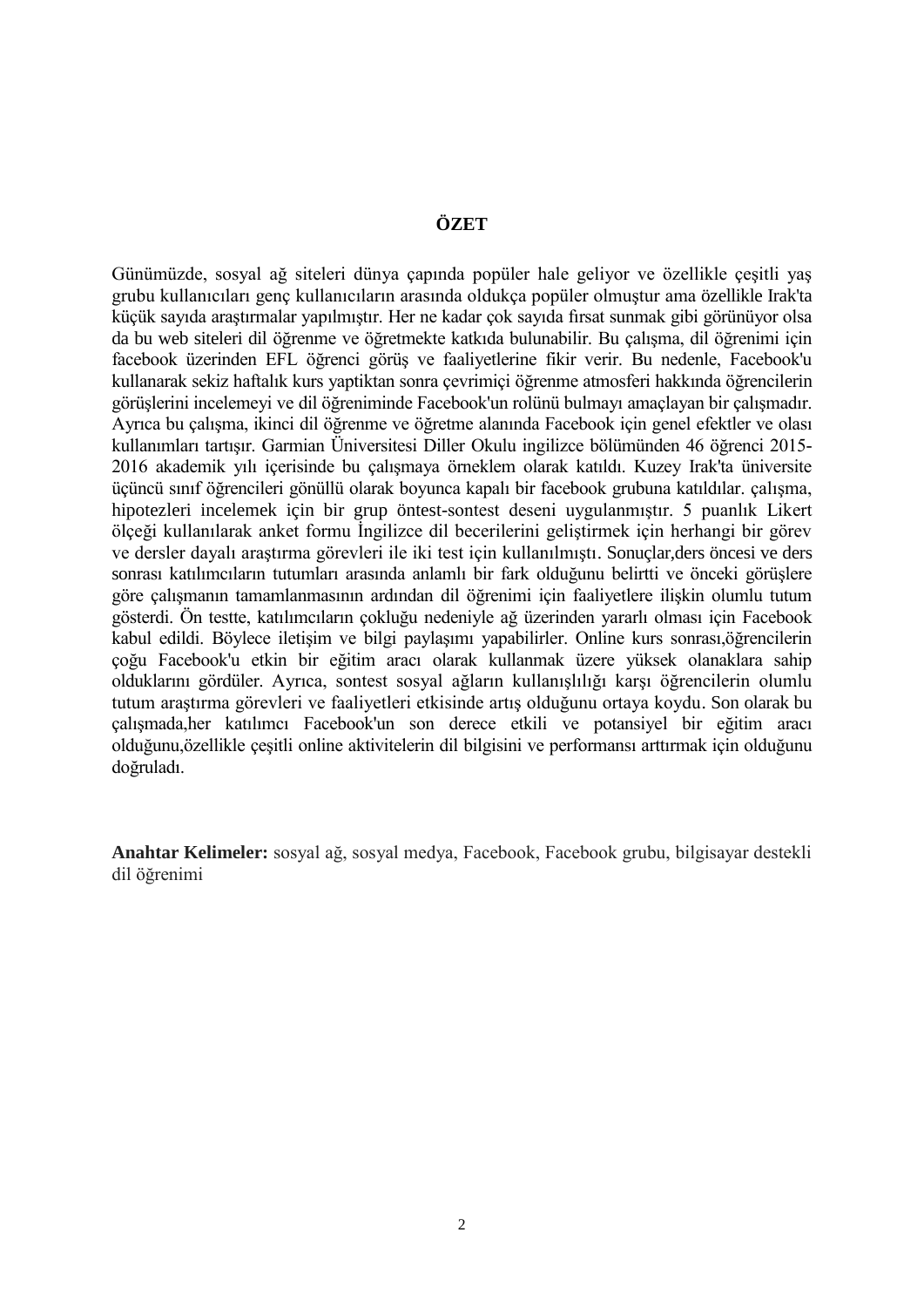## **INTRODUCTION**

This study attempts to show the roles of using social networking sites on language learning. In other words, it focuses on online learning strategy beside the traditional learning strategy which is classroom to encourage the students to learn English language in Northern Iraq. This Study involved 46 third year students at the English Department, School of language, Faculty of Education at University of Garmian as EFL learners in order to examine the effects of Facebook on the students' language learning. It was primarily used a quantitative method to explore the attitudes and opinions of Kurdish University students' use of Facebook in an educational background. The materials consisted of tools intended to elicit quantitative data, involving the research questionnaire form for the pretest and posttest and the tasks on English language that could be done through the Facebook group (FbG) with participants. Basically, the study utilizes a one-group pretest-posttest design to examine its hypotheses. A single group involves for conducting pretest and after taking the course, the same group involves for conducting posttest. As Gay, Mills, Airasian (2006) stated that the success of the treatment is indicated by comparing the results of the pretest and the posttest. Besides, the researcher tries to add some other members as guest speakers to investigate the significant of questionnaire statements by letting them to join the created group for the study purpose to have interaction with the study participants. The participants of the study are asked to not leave the group in order to have a proper result after the treatment.

As it is obvious that nowadays Facebook is a SNS which is widely used amongst people of different classes and ages, and students are a part of these Facebook users. Due to wide utilization of Facebook, this research attempts to show students' attitudes toward the use of Facebook and activities that could be done through Facebook. On the other words, the researcher tries to find out the opinions and perceptions of University students toward the use of SNSs on language learning in order to give proper setting to the first and second research questions and the hypothetical background supporting the study.

1. What are the University students' opinions of using Facebook in an educational field?

2. What are the University students' opinions towards the activities for language learning through Facebook?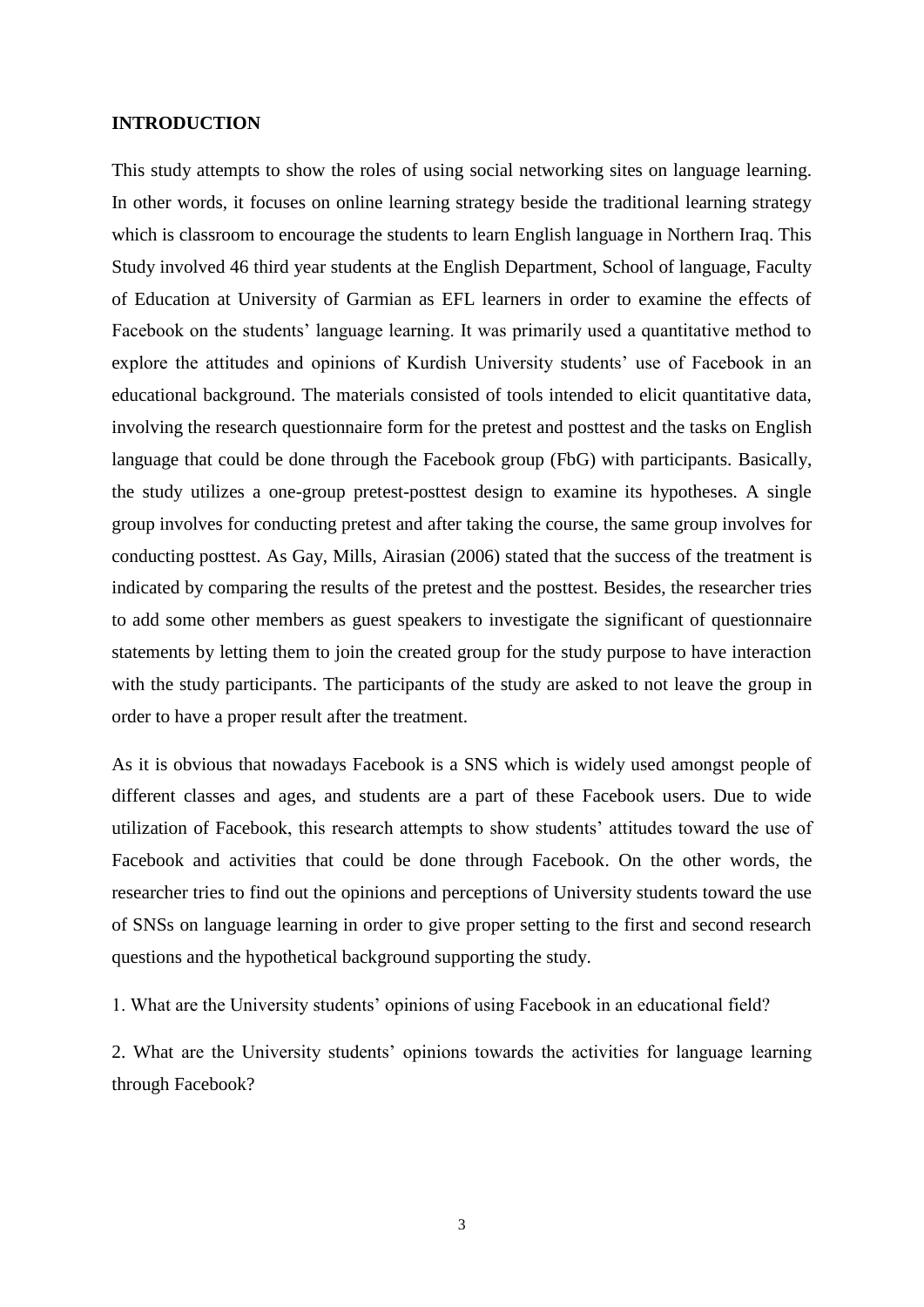## **Literature Review:**

#### **1. Social Networking Sites (SNS) and Web 2.0**

A social networking site is the name of the last Web 2.0. It is an online site which provides users with a space to build virtual communities, share their interests and activities with the other users and explore the interests of the other users (Song & Kidd, 2010; De Ramirez, 2010). As indicated by Cook, et al. (2008), Web 2.0 tool is an arrangement the services and practices of internet that offer utilizers an incredible chance to take an interest in different groups of knowledge structure and learning distribution. Thus, social networking sites are said to have moved the Web from an impersonal library of static text-based pages into an interactive multimedia social media network being used by all (Peters, 2009). With a period alteration from Web 1.0, Web 2.0 advancements present a probability for utilizer participation in what creates the Internet. These Web 2.0 tools permit utilizers to transfer and to be more required in SNS communication groups which are special in relation to Web 1.0 that was progressively a matter of downloading. These websites redefine the way in which digital generation communicates and shares information because most of the face- to- face interactions are replaced by digital communities (Lytras, Damiani, & de Pablos*,* 2009).

#### **2. Facebook: A Social Networking Community**

Facebook was built up in 2004 and has become exponentially to develop not just the most well-known SNS on the globe (Mazman and Usluel, 2010), but additionally the most conspicuous informal communication apparatus of the previous decade for students' internet learning (Omar, Embi, and Yunus, 2012).

As indicated by Facebook, there are more than one billion users around the world (Facebook, 2012) and very nearly 80% of those Facebook users are not from Canada and the United States (Facebook, 2012). Among the rankings by nation, Iraq is the area where the study happens, the number of users of Facebook in the world amounted to  $629,622,400$ , Users and Iraq is a rate of 0.10% of this Number, that's mean, 625 780 users (Seksek, 2011).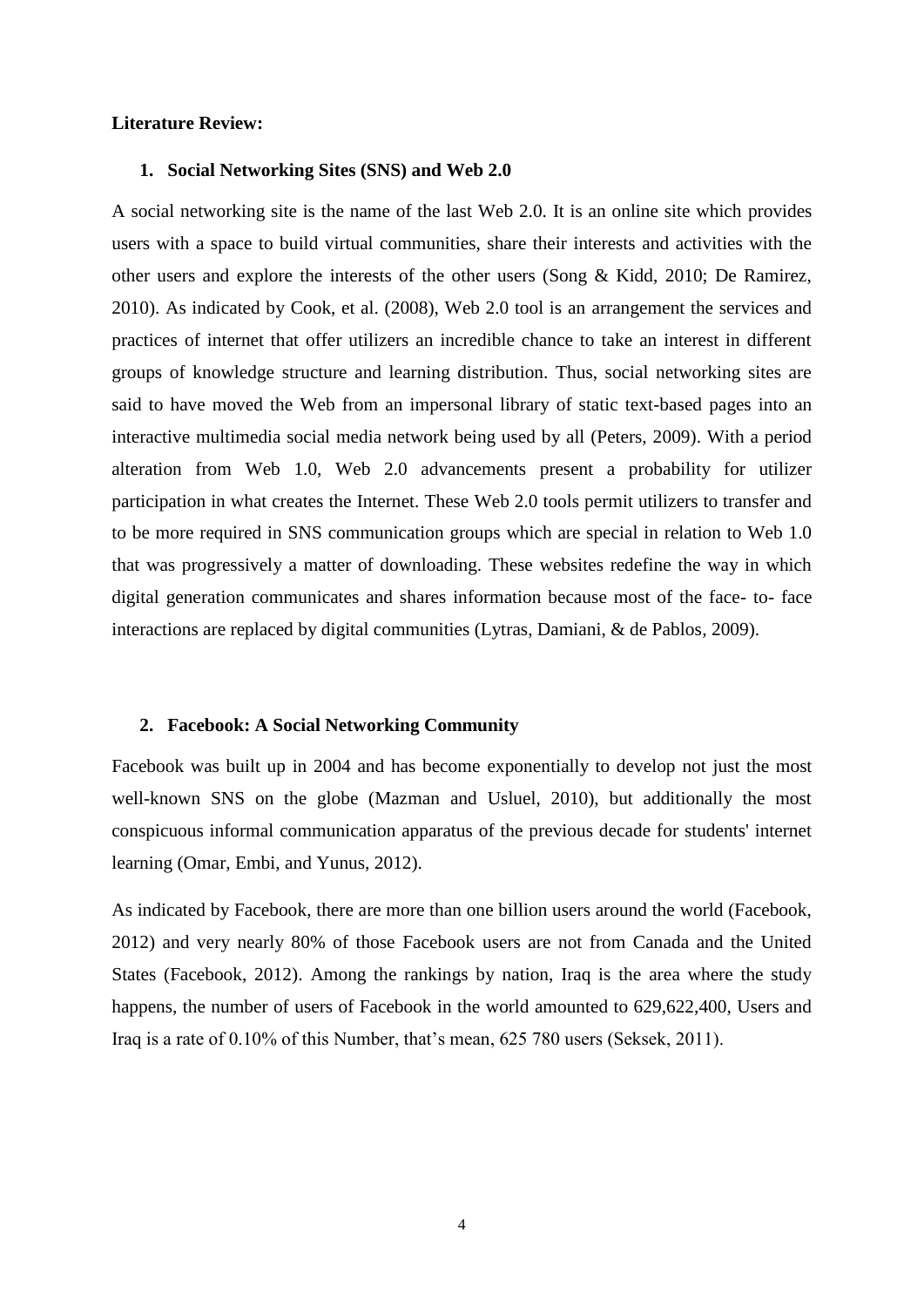## **3. The Use of Facebook as a Medium for Language Learning**

Facebook is a standout amongst the most well-known social networking websites which permit utilizers to post data, talk with each other, and also cooperate inside the organization (Stelter, 2008). At the point once students utilize Facebook such as an instrument for their scholarship by investing energy scanning profiles, get-together with new individuals, and investigating connections utilizing English language, they have more noteworthy chances to cooperate with an extensive figure of individuals throughout the world and study the goal language in the meantime (Educause, 2006). Students can build new information after they collaborate with the other individuals on Facebook.

However, due to the quick development of innovation and web, social networking sites can be utilized to address this specialty in Language learning and educating in Northern Iraq. Because of the huge popularity of social networking websites which is extremely common among students from any foundation, this study decided to utilize the social networking sites i.e. Facebook and attempted to achieve value of social networks in Language learning.

The literature review of Facebook has demonstrated that there are numerous approaches to utilize Facebook as an informal network site and for the purpose of education in general. Despite the fact that it appears that Facebook has purposes which develop language learning, just a few studies have paid attention on this pedagogical issue in Iraq. However, there is a gap between using Facebook and Learning English as a foreign language for Kurdish students. To separate the investigation of current study from the other studies, the researcher tried to shed light on an issue that has a good deal of Facebook's role in education and to an extent its role has been neglected as there has not been enough research or study about it in the northern Iraq. This research tries to show the Facebook role in Education and Language Learning, as its role has been mentioned and appreciated sufficiently in researches. Therefore, it is examining ways to use Facebook as Language Learning tool among Kurdish EFL University Students.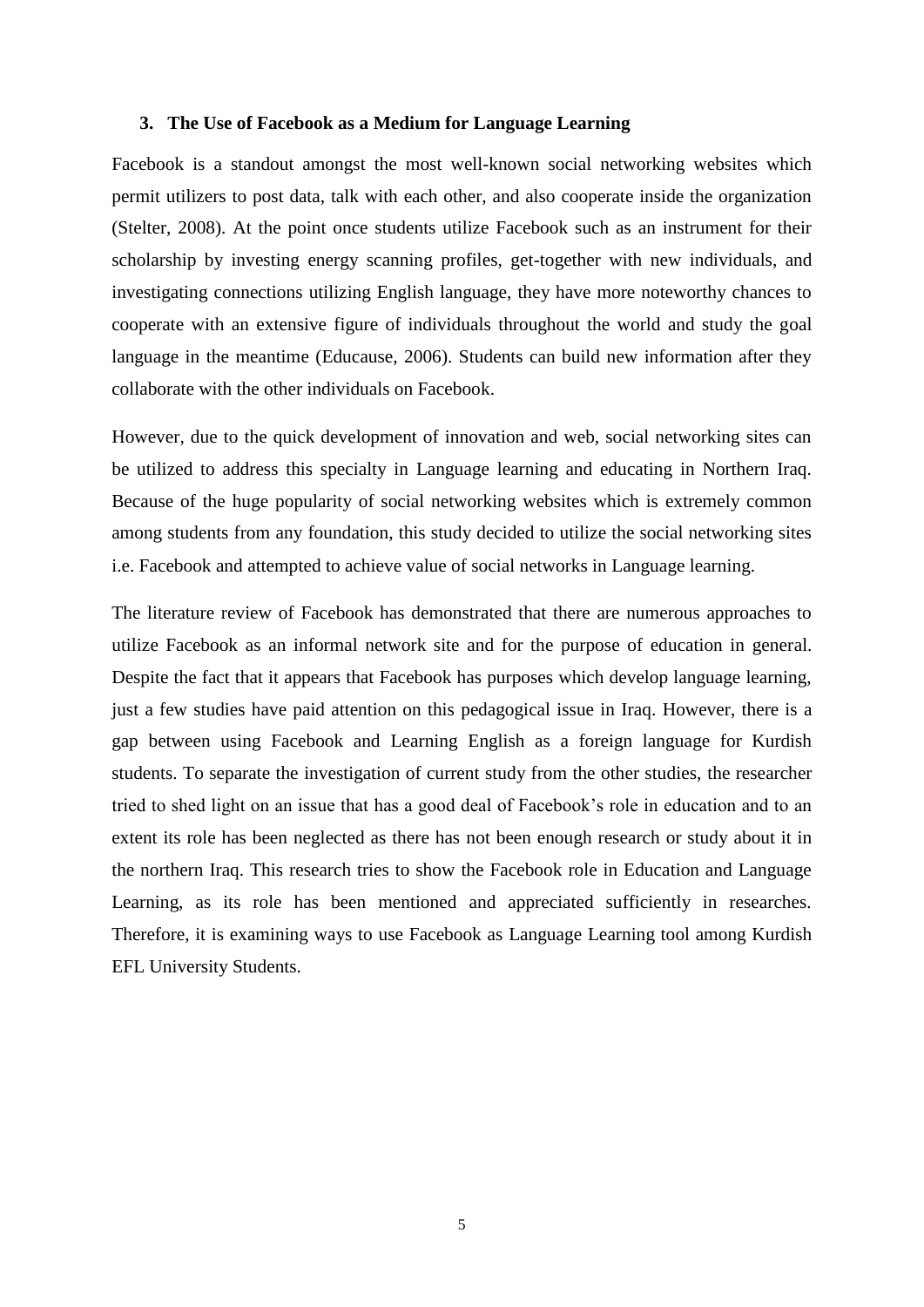#### **METHODOLOGY**

# **Setting and Participants**

The study was carried out at University of Garmian in Northern Iraq and continued for Eight Weeks. The Closed FbG was created at (10 May 2016), named (The Facebook Role on Improving English Language) and the activities on the group were started from (12 May 2016) and continued until (12 July 2016). There were 52 third year students from English Department. 46 of them were participated; only 6 of them did not respond the pretest questionnaire form. The sample contained of (29) females and (17) males. Their ages were between (19) and (39), with an average of (21, 96) years. They were all Kurdish native speakers.

| Table 1: The Statistics of Min, Max, mean and standard deviation of Age |
|-------------------------------------------------------------------------|
|-------------------------------------------------------------------------|

|         | N  | Minimum | Maximum | Mean  | Std. Deviation |
|---------|----|---------|---------|-------|----------------|
| Age     | 46 | 19      | 39      | 21.96 | 3.627          |
| Valid N | 46 |         |         |       |                |

## **Materials**

#### **1. Facebook Group (FbG)**

In this research, the researcher used Facebook activities to provide students with an alternative to support them to be better in language learning. The researcher created a closedgroup on Facebook and posted activities as daily basis. The students used the FbG wall on which they could converse their ideas and share any informative and interesting photos, videos and links to useful websites concerning English Language. At the end of the study, the researcher used the same FbG to obtain the posttest results.

## **2. Research Questionnaire Design**

Primarily, a quantitative technique methodology was utilized in this study to examine the university students' opinions of using Facebook in an educational background and their attitudes toward the language activities from Social networking sites i.e. Facebook. Section one contained five personal questions that asked for students' gender, age, and utilization of Facebook generally, containing to what extent they have been utilizing it and how often, on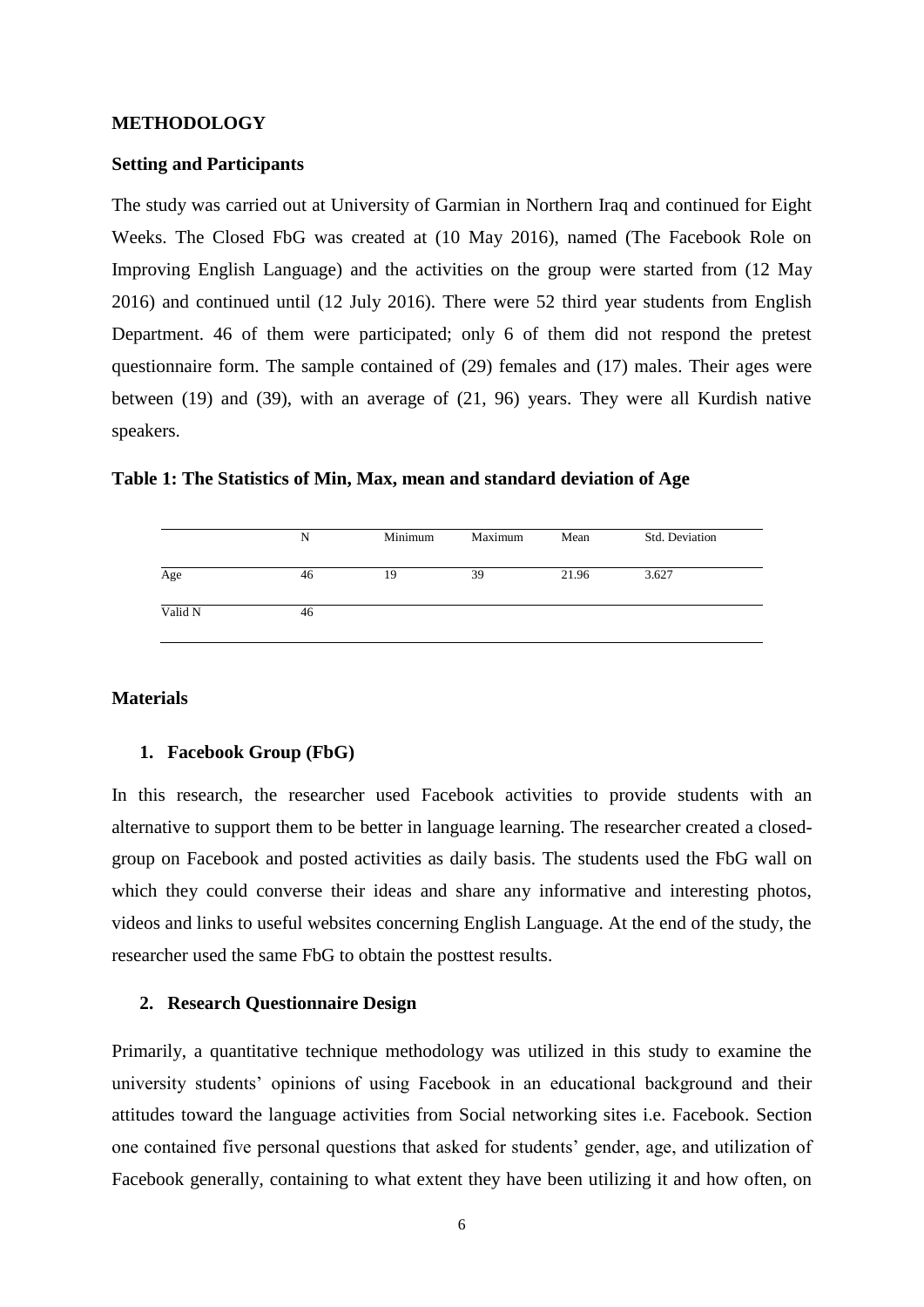average, they opened it and their participation at any similar educational FbG before the course answering by yes or no. Section Two consisted of 13 statements. It inspected the participants' opinions and perceptions of using Facebook for universal instructive purposes. While Section three consisted of 10 statements. It focused on the participants' views of the capability of Facebook's group role for conducting specific activities for language learning. All statements in Section three asked students to evaluate the effectiveness of using Facebook's group function to provide a variety of activities for learning language, covering all four skill sets in addition to other related tasks (See Appendix). Response choices for both second and third sections were scored from 1 *(Strongly Disagree)* to 5 *(Strongly Agree)* on a Likert scale. Data scored as 3 were considered *neutral* by the researcher. Initially, the researcher chose a 5-point scale to encourage more reliable and varying opinions and to limit responses from being too neutral. Then, for ease of presentation, the results from the questionnaire were collapsed into a five-point scale. For example, data scored from the Disagree side of the Likert Scale, 1 to 2, were merged and labeled as *Strongly Disagree* and *Disagree,* although data scored from the Agree side of the Likert Scale, 4 to 5, were merged and labeled as *Agree* and *Strongly agree*. Data scored as 3 were labeled as *Neutral.*

## **3. Research Task Design**

The teaching through Facebook with the group followed a method. Every week, from Sunday to Thursday, a Lesson, a Task were posted on FbG each day excluding Saturday and Friday based on any tasks and lessons to improve English language skills. Students were given tasks on Grammar, Vocabulary, listening and pronunciation, writing on specific topics, and word arrangements… etc. These tasks were called "Exercises" on Grammar and English Tenses, relating other tasks were called "Tasks" on Vocabulary, Pronunciation, Auxiliary verbs… etc. In addition, before posting the tasks, support posts were posted on the unchanged topics to enlighten students' understanding and increase their engagement with the topics; these posts were called "Lessons" and numbered them.

Besides, a video was posted to support the lesson and the task each and every day, as some instructors feel that viewing a video is entertaining rather than educating and learning. The videos mostly took from the two YouTube web Channels. First, [Learn English with](https://www.youtube.com/user/ENGLISHCLASS101)  [EnglishClass101.com'](https://www.youtube.com/user/ENGLISHCLASS101)s "English in Three Minutes" series and the second took from the [http://www.engvid.com/'](http://www.engvid.com/)s "Learn English with Valen" series.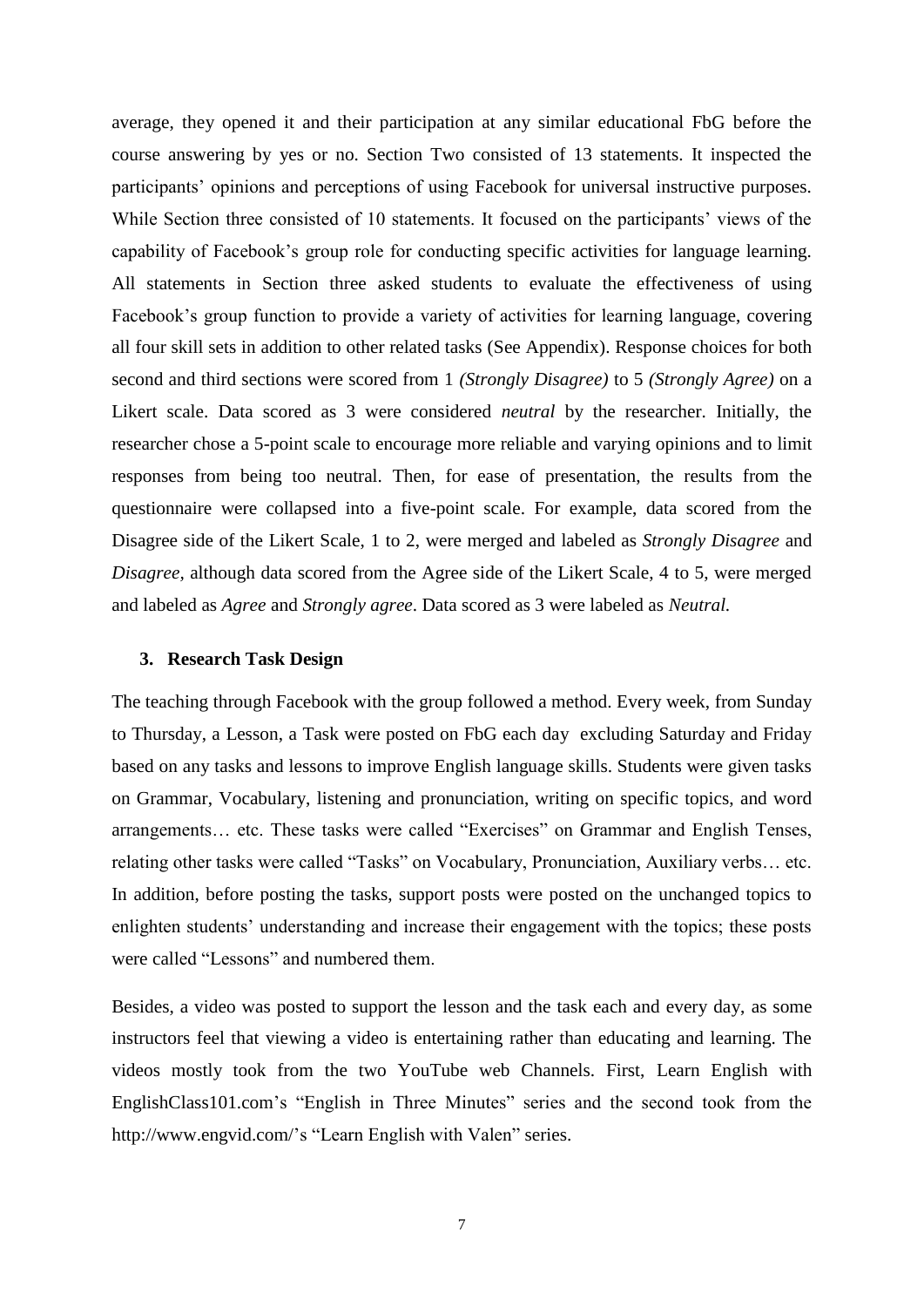Students were also motivated to interact in the group freely. In addition, student used to post status, videos, useful links, pictures, comments or news freely which maintain the practical life interaction on the FbG wall. The students were given full independence; the topics were free and did not identify what topic to post. The researcher did not score their posts and their participation because he considered that Facebook is a comfortable learning channel where students could direct their ideas more freely than in the traditional classroom.

#### **Procedure, Data analysis and Data Collection**

In this study, some basic procedures have been applied. The researcher acquired a permission from the English Department at University of Garmian to permit him to work with third year students during the period of his study and use them as Participants. It involved 46 students as EFL learners in order to inspect the effect of Facebook on the students' language learning. The researcher took an approval from his supervisor and the University to conduct the study, he organized a Questionnaire form for both pretest and posttest, he contacted with the jury members to check validity and reliability of the questionnaire items. The study used two types of tests in order to choose a good sample for the study and to collect its data. The tests were taken by the participants: pretest, and posttest, the same questionnaire was used as the testing tool for both tests.

The researcher determined a day for conducting pre-test at (10 May 2016) and all the third grade students were there to take the test excluding 6 of them. The researcher directed the questionnaire to all participants at the university class. The pretest was carried out at the beginning of the course to find out the students' opinions toward using Facebook in the field of education and their opinions toward the activities on Facebook based on language learning.

They were requested to answer the questionnaire statements outside of class or inside with the goal that they can take as much time as is needed answering every question fairly and proficiently. Also, Students were educated that all questionnaire responses are anonymous. For Section Three, students were requested to respond in view of primary reaction whether each and every activity could be effective or helpful if led through Facebook, as a few students might have had slight or no experience with the activities at this point of the study.

After joining the students to the FbG, the researcher directed some moral rules on the FbG wall so as to avoid problems and obtain the students to participate in the project successfully. He posted an announcement and welcomed everybody to the group. Then, he asked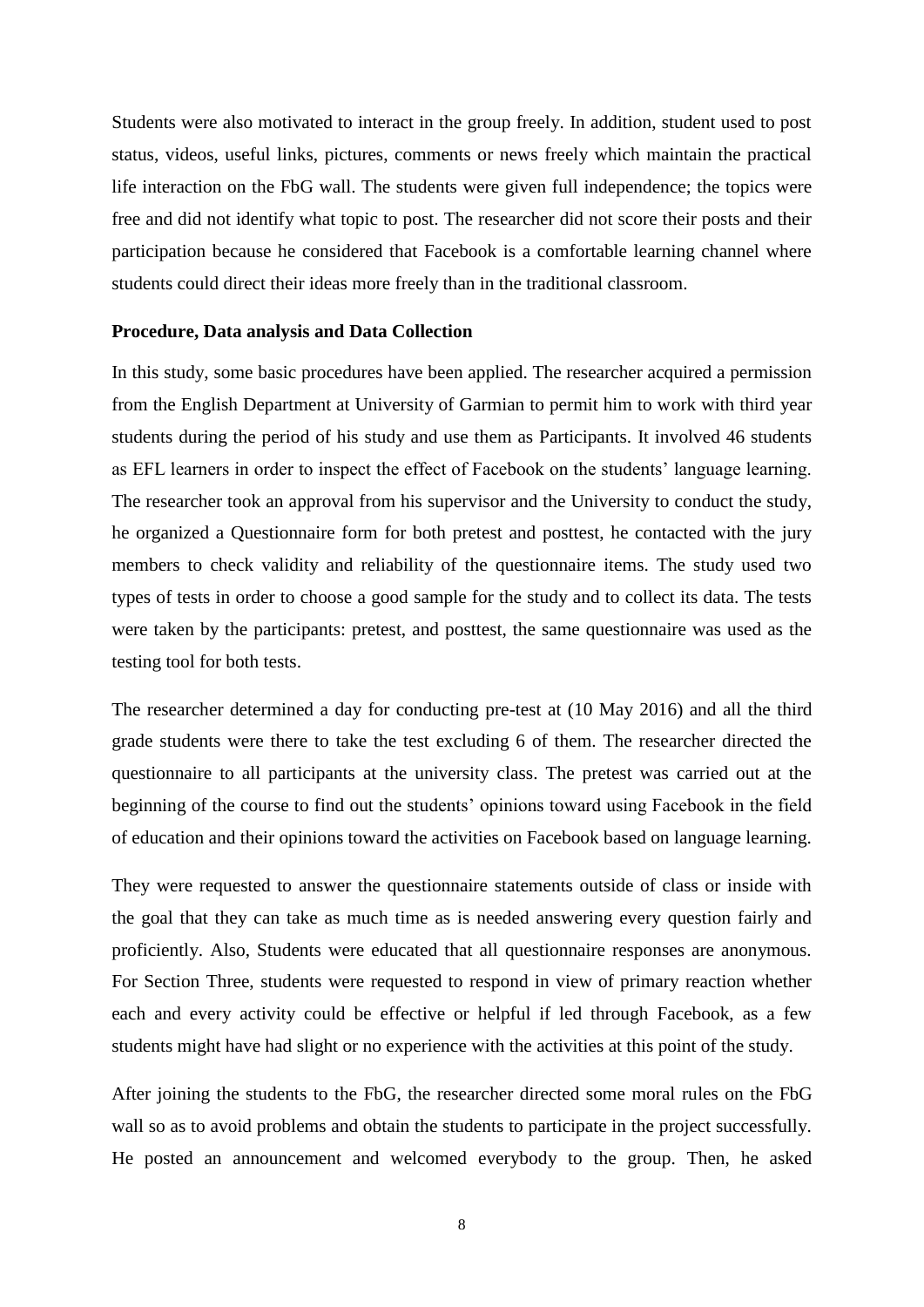participants to cooperate in the project, explained them the purposes of creating the group so as to understand the project comprehensively. Yet, he explained and assured them that their involvement was voluntary but they could not remove when they had taken pretest because the study involved activities for eight weeks and as soon as after the course period, they have taken posttest. In addition, he promised them that their identities would be kept private.

The Instructor started posting activities on the FbG wall as the place which is chosen for the study. Then, the students were asked to join the group and started its work on (12 May 2016). The FbG gave the participants with a chance to be educated for eight weeks in a computergenerated classroom by utilizing different media substance, for example, sounds, recordings, pictures, notices and different materials accessible on the Internet.

At the end of the eight -week course, the same questionnaire was used to find the posttest results. The purpose of the posttest was to discover to what degree the students' opinions toward using Facebook and the activities on Facebook based on language learning improved after using FbG as a way to share resources and interact with the members and instructors. The statements of both second and third sections of the questionnaire form were posted online from the Facebook group and the researcher asked the participated students to answer the Posttest items in two days so as they could have enough time answering each question honestly and proficiently, by commenting on the Posttest post, then the researcher collected all the data and typed their answers on the Post-test form by himself.

After conducting the pretest and posttest, the researcher evaluated the results by using SPSS Version 20 to observe the differences between the results of both tests and to investigate the significant of these differences. Then scoring data was analyzed using ANOVA and T-test.

## **RESULTS**

Based on the two research questions proposed in chapter one, the results were obtained from the analysis of the questionnaire at the beginning and at the end of the online course:

- The University students' opinions of using Facebook in an educational field
- The University students' opinions towards the activities for language learning through Facebook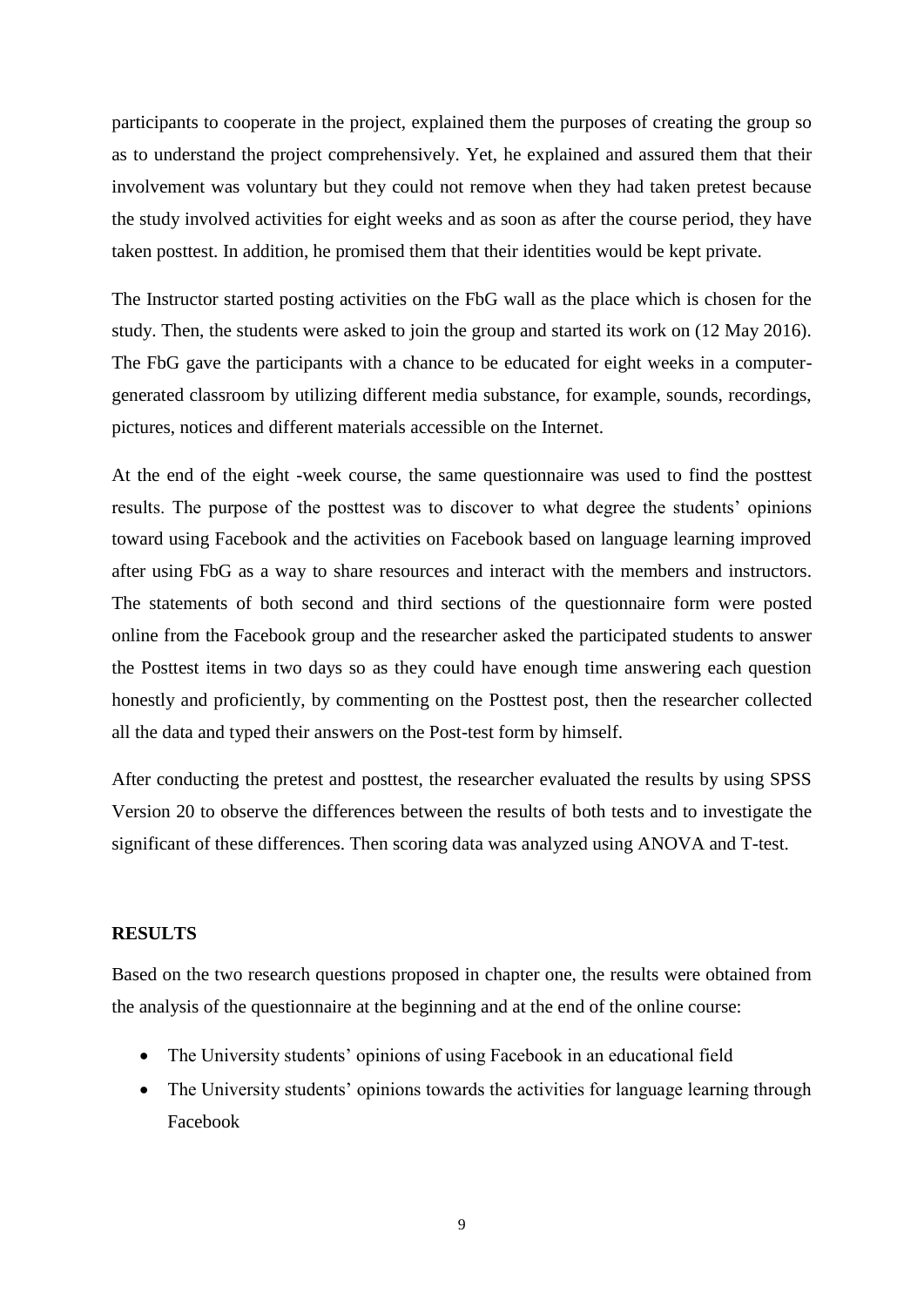| S.    |      | Severity For pre-test |        |      | Severity For post-test |        |  |
|-------|------|-----------------------|--------|------|------------------------|--------|--|
|       | Mean | S.D                   | t-test | Mean | S.D                    | t-test |  |
| 6.    | 3.80 | 1.03                  | 26.95  | 4.19 | .45                    | 62.80  |  |
| 7.    | 3.65 | 1.01                  | 24.38  | 4.30 | .62                    | 46.49  |  |
| 8.    | 3.73 | 1.08                  | 23.39  | 3.84 | .96                    | 27.03  |  |
| 9.    | 2.91 | 1.02                  | 19.20  | 3.06 | .92                    | 22.38  |  |
| 10.   | 3.86 | 1.06                  | 24.60  | 4.28 | .50                    | 57.89  |  |
| 11.   | 3.84 | .94                   | 27.70  | 4.19 | .45                    | 62.80  |  |
| 12.   | 3.41 | 1.02                  | 22.61  | 3.52 | .86                    | 27.69  |  |
| 13.   | 3.43 | 1.16                  | 19.64  | 3.60 | .82                    | 29.50  |  |
| 14.   | 3.71 | .83                   | 30.21  | 3.93 | .71                    | 37.48  |  |
| 15.   | 3.26 | .82                   | 26.70  | 3.56 | .91                    | 26.55  |  |
| 16.   | 3.34 | 1.13                  | 19.92  | 3.63 | 1.16                   | 21.19  |  |
| 17.   | 3.36 | 1.10                  | 20.72  | 3.67 | .81                    | 30.46  |  |
| 18.   | 3.78 | 1.15                  | 22.25  | 4.02 | .74                    | 36.61  |  |
| Total | 3.54 | 1.02                  |        | 3.83 | 0.76                   |        |  |

**Table 2: Opinions of using Facebook for pre-test and Post-test**

Concerning the students' Opinions of using Facebook at the pre-test, as it is shown in Table 2, the higher frequency of the participants' opinions of using Facebook in educational background before the course period on English language learning from the FbG was the statement 10, the mean was (3.86) which greater than the mean of other factors. As a result, make posts, upload pictures and videos is an important factor to help students to using Facebook as tool for language learning. However, the least frequency of the participants' opinion of using FbG in educational field in pretest was statement 9 because the mean of this statement was less than other factors. In regard to severity, the highest severe item was statement 10 (M= 3.86, SD=  $\pm$ 1.06, p-value <0.001) and the least severe item was statement 9 (M= 2.91, SD=  $\pm$ 1.02, p-value <0.001), the mean of this item was less than the general mean (3.0) which means that this item did not affect students opinion about using Facebook as a tool for learning language comparing to other factors. Finally, the overall mean and standard deviation of all items in pretest were  $(3.54, \pm 1.02)$  respectively. But the results of participants' opinions of using Facebook at the post-test have been changed after taking a course. The higher frequency of participants' opinion of using Facebook was statement 7, the mean of this statement was (4.30) which greater than the mean of the other factors. As a result, "Facebook is a good program" is an important factor to help students to use FbG as a tool for learning English language. However, the least frequency of participants' opinion of using Facebook was statement 9 because the mean of this item is less than the mean of the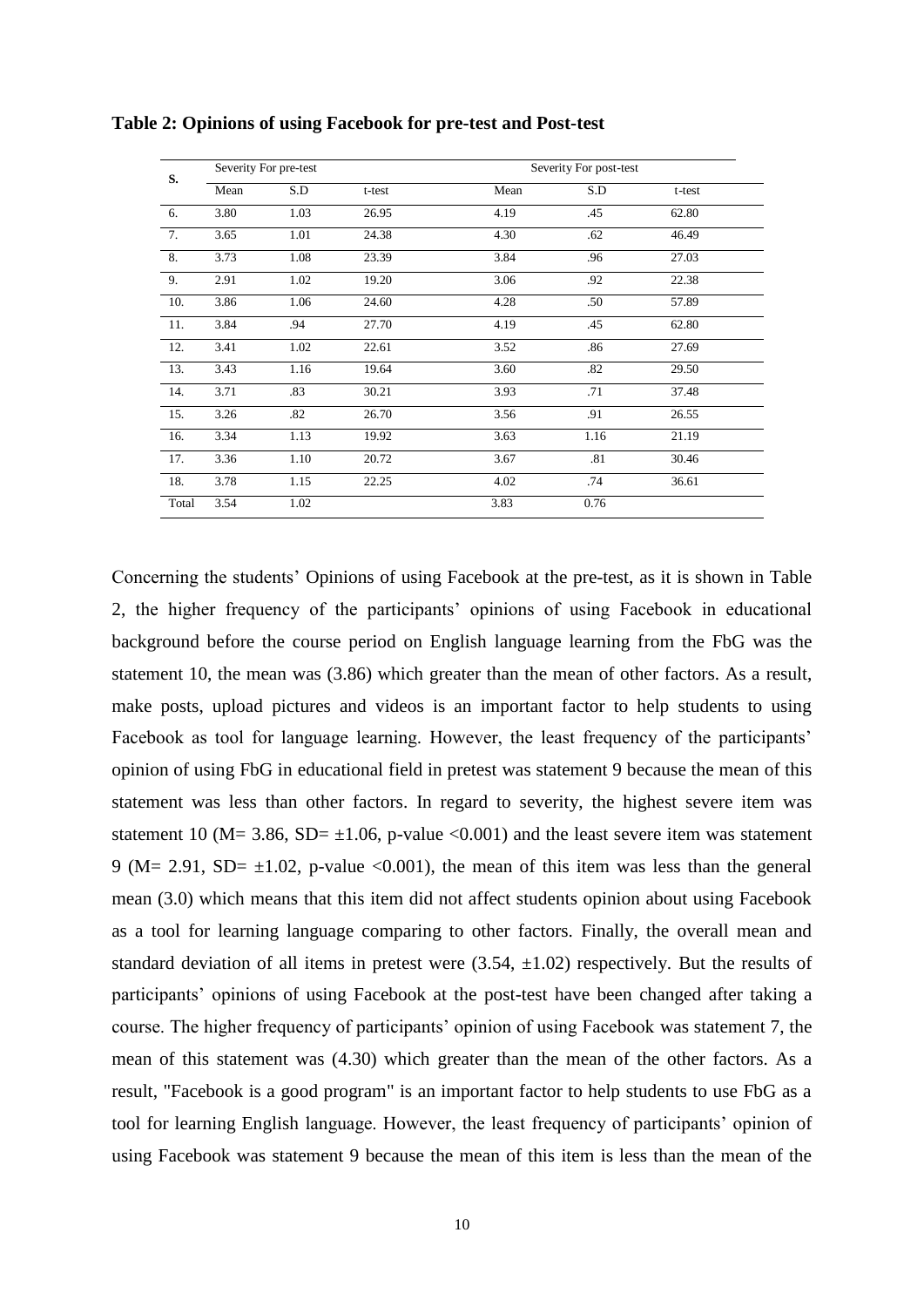other factors. In regard to severity, the highest severe item was the statement  $7 \, (M = 4.30,$ SD=  $\pm$ 0.62, p-value <0.001) and the least severe item was statement 9 (M= 3.06, SD=  $\pm$ 0.92, p-value <0.001). Finally, the overall mean and standard deviation of all items in posttest were (3.83, ±0.76) respectively which were increased comparing to the total mean score in pre-test.

| S.    | Severity For pre-test |      |        |      | Severity For post-test |        |  |
|-------|-----------------------|------|--------|------|------------------------|--------|--|
|       | Mean                  | S.D  | t-test | Mean | S.D                    | t-test |  |
| 19.   | 3.47                  | 1.00 | 23.46  | 4.02 | .77                    | 35.22  |  |
| 20.   | 3.52                  | 1.04 | 22.77  | 4.08 | .78                    | 35.36  |  |
| 21.   | 3.50                  | .86  | 27.51  | 3.63 | .82                    | 29.50  |  |
| 22.   | 3.34                  | .76  | 29.62  | 3.91 | .66                    | 40.16  |  |
| 23.   | 3.36                  | 1.10 | 20.72  | 3.39 | .97                    | 23.54  |  |
| 24.   | 3.10                  | .97  | 21.70  | 3.02 | .99                    | 20.49  |  |
| 25.   | 3.19                  | 1.18 | 18.28  | 3.36 | 1.08                   | 21.11  |  |
| 26.   | 3.34                  | .99  | 22.85  | 3.78 | .98                    | 25.99  |  |
| 27.   | 3.30                  | .96  | 28.34  | 3.69 | .83                    | 29.84  |  |
| 28.   | 3.58                  | .85  | 28.34  | 4.36 | .64                    | 45.95  |  |
| Total | 3.54                  | 1.02 |        | 3.72 | 0.85                   |        |  |

**Table 3: Opinions of Activities on Facebook for pre-test and post-test**

Concerning the students' Opinions of Activities on Facebook at the pre-test, as it is clear in table 3, the higher frequency of participants' opinion regarding English language learning before the course period was the statement 28, the mean of this item was (3.58) which greater than the mean of other factors. As a result, having discussions with English speakers on Facebook was an important factor to help students to develop their language skills. In regard to severity, the highest severe item was the statement 28 (M= 3.58, SD=  $\pm$ .85, p-value  $\leq 0.001$ ) and the least severe item was the statement 24 (M= 3.10, SD=  $\pm$ .97, p-value  $\leq 0.001$ ). Finally, the overall mean and standard deviation of all items in pretest were  $(3.37, \pm .97)$ respectively. On the other hand the results of participants' opinions of Activities on Facebook at the post-test have been changed after taking a course regarding language learning from the FbG. The higher frequency of participants' opinion of activities on FbG in posttest was the statement 28, the mean of it was (4.36) which greater than the mean of other factors. As a result, "having discussions with English speakers on Facebook" was an important factor to help students develop their language skills. Consequently, the mean of the statement 28 increased from 3.58 in pretest to 4.36 in posttest, the results between both tests show that this statement was the most favorable item from the students' point of view because this item has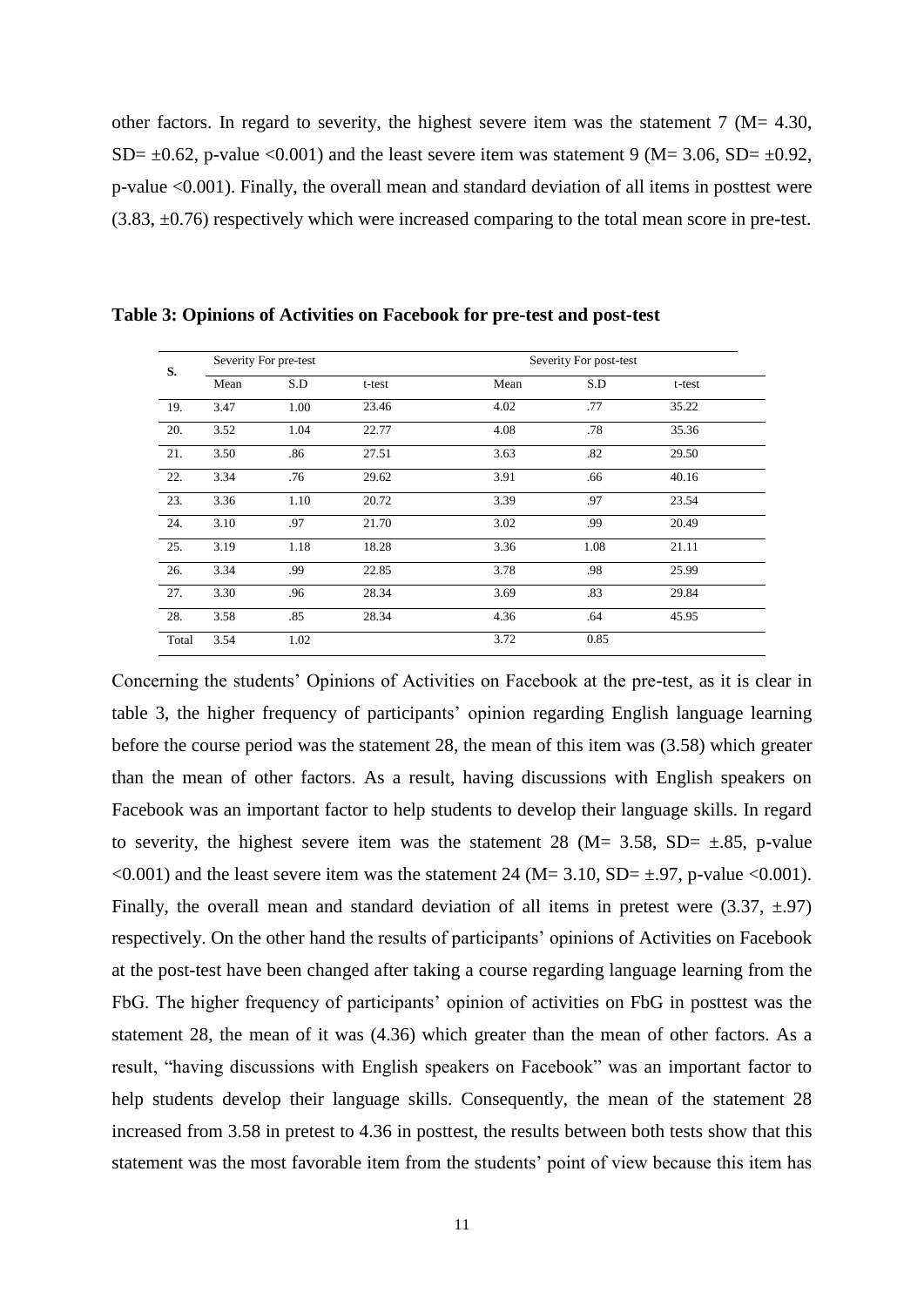the highest frequency in both tests regarding activities through Facebook. However, the least frequency of participants' opinion of activities on FbG regarding English language learning in posttest was statement 24 because the mean of this item was less than the mean of other factors. Consequently, the mean of the statement 24 decreased from 3.10 in pretest to 3.02 in posttest, the results between pretest and posttest show that this statement was the most unwanted item from the students' point of view because this item has the lowest frequency in both tests regarding activities through Facebook. In regard to severity, the highest severe item is the statement 28 (M= 4.36, SD=  $\pm$ 0.64, p-value <0.001) and the least severe item is the statement 24 ( $M = 3.02$ ,  $SD = \pm 0.99$ , p-value <0.001). Finally, the overall mean and standard deviation of all items in posttest were  $(3.72, \pm 0.85)$  respectively which were increased comparing of the total mean score in pre-test.

| <b>Variables</b> | Mean            | <b>Standard Deviation</b> | <b>Standard Error</b> | <b>T-test</b> | Sig. |
|------------------|-----------------|---------------------------|-----------------------|---------------|------|
| Pre-Test         | 3.47            | 0.39                      | 0.0577                | $-46254$      | .000 |
| Post-Test        | 3.78            | 0.31                      | 0.0471                |               |      |
| $P^* < 0.05$     | $P^{**}$ < 0.01 | $P^{***}$ < 0.001         |                       |               |      |

**Table 4: The effect of Facebook Group on Participants**

As shown in the table 4 that there were statistically significant difference between the mean of pre-test and post-test, the mean of pre-test (before using FbG as a course for learning English language) is (3.47), and the mean of post-test (after using FbG as a course for learning English language) became (3.78) and also p-value was less than the common alpha 0.05 which means that the use of FbG has an impact on participants' opinion after conducting the course because the result of p-value were less than 0.05 and the mean of post-test were vividly increased.

#### **DISCUSSION**

With regard to the first research question, (*The University students' opinions of using Facebook in an educational field)* the present study indicates that participants belief towards the use of Facebook in education were overall positive in the case of the data in pretest. However, in some cases in the quantitative data in posttest, participant opinions of Facebook actually increased over the duration of the study.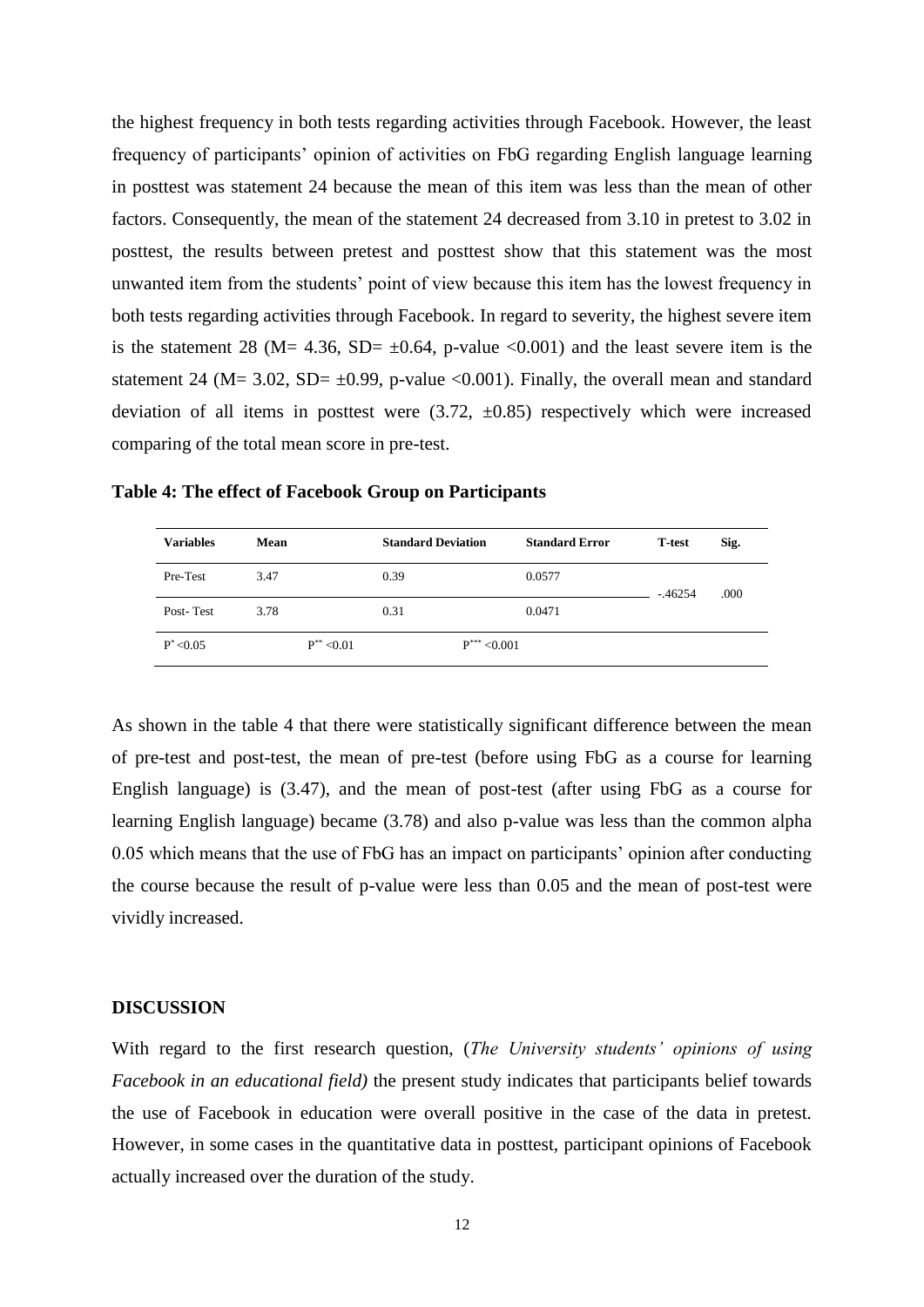It can be seen in the table 2 that the frequency of participants' opinions of using Facebook in pretest in statement 6, the mean was (3.80) while the mean increased to (4.19) in the posttest, which means that the students found Facebook as an easy tool to log in after having the course. Student responses to Statement 11, the mean was 3.84 while the mean increased to 4.17 in the posttest. It means that the item affected participants' opinions of Facebook's usefulness in contacting classmates after the completion of the course. Regarding the Statement 12, the mean was 3.41 while the mean increased in the posttest to 3.52, which means that the item affected students' opinions of Facebook's usefulness in contacting teacher and instructors after the course. It was also similar to the researcher's expectations.

Another increase in perceptions from the pre-test to posttest within the second section regarding opinions of using Facebook was seen in Statement 13, the mean was 3.43 while the mean increased to 3.60 in the posttest. University students frequently have long drives and different duties inside and outside of the classroom and in this manner acknowledge having the capacity to access class materials and information whenever the timing is ideal. Such member responses were reliable with past researches (Maloney, 2007; Bosch, 2009; Ophus and Abbitt, 2009; Madge, Meek, Wellens, and Hooley, 2009; Akbari, Eghtesad & Simons, 2012; Karimi and Khodabandelou, 2013) where members' opinions were principally positive in respect for utilizing Facebook to access to materials identified with their studies and enhancing learning results.

Regarding the second research question, *(the University students' opinions towards the activities for language learning through Facebook)* the results suggested that members' attitudes toward maximum number of questionnaire items identifying with particular activities and exercises through Facebook mostly positive both before and after completing the study. There are numerous activities and exercises or tasks that show clear changes in students' attitudes, both positively and negatively in the quantitative data that are applicable and merit discourse in more detail.

Attitudes toward Statement 19, the mean was 3.47 while the mean increased in the posttest to 4.02, this means that the students' attitudes toward discussing topics with classmates increased after the course period, which was similar various different studies (Arendt, Matic, and Zhu, 2012; Omar, Embi, and Yunus, 2012; Suthiwartnarueput and Wasanasomsithi, 2012) where students delighted in communicating on Facebook instead of a traditional classroom setting. It could be incidental that higher positive attitudes in the posttest were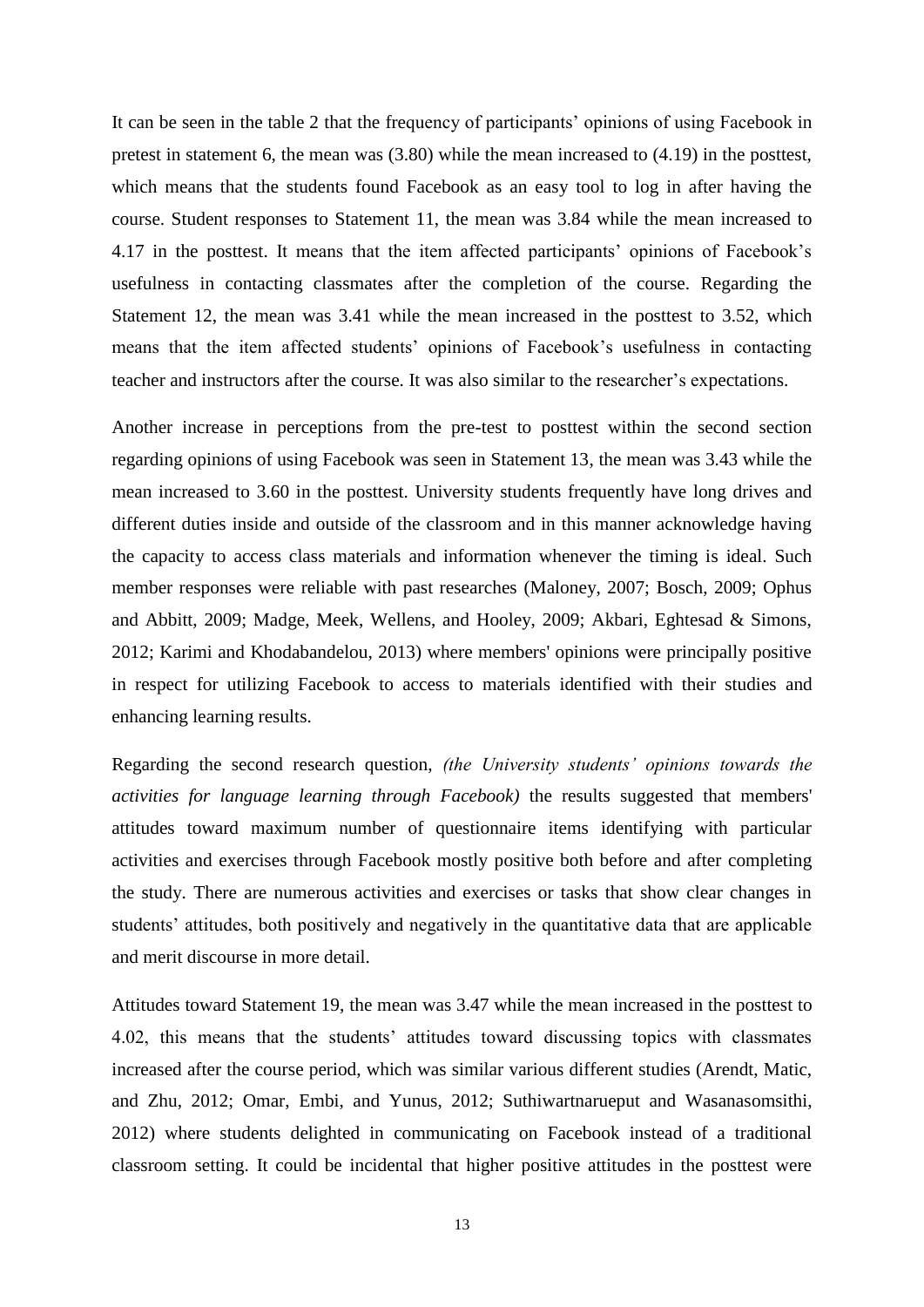depended on experiences discussing socially with companions on Facebook and that discussing topics in a scholarly setting met the participants' expectations. It is significant to indicate that this follows dissimilar results by DeSchryver, Mishra, Koehler, and Francis (2009) and Wang et al. (2012), who reported that members felt discussions, were unusual and they didn't care for having them.

As a result of the data analysis, females were participated more than males and also the age of most participations were less than 22 years. In pre-test, participants' perceptions showed that people used Facebook as a group for learning English language because it is easy to make posts, upload videos but when participants joined on FbG, their opinions have been changed to be Facebook is a good program compared to other programs, like Skype, twitter or Gmail. Moreover, the result of activities on Facebook showed that Facebook is a good place to have discussions with "guest speakers" like international students before and after the course on FbG, they had the same responses but their responses were extremely increased. Additionally, there were statistically significant relationship between university students and FbG because the p-value of t-test was less than the 0.05. As a result, University students were affected by FbG as a tool for learning English language.

# **CONCLUSION**

This research designed to find the results came about by utilizing Facebook Group as a part of educating an EFL correspondence course to Kurdish University students at Garmian University in Iraq. In accordance with social constructivist hypothesis, the essential advantages of Facebook as an effective learning device incorporate affordance of chances for students to cooperate and share information (Bosch, 2009; Maloney, 2007; McCarthy, 2012) and its capacity to promote, better cooperative learning opportunities through correspondence and social communication in the objective language (Wang & Vasquez, 2012).

The findings of the study demonstrated that the members made very remarkable involvements sharing, discussing, and dealing with each other in English, progressively. The reason was accepted to be because they were helped to join the group activities, lessons and exercises, and the English expressions and sentences to use at the interim through cooperative learning. Additional to that, the findings uncovered that through accommodating learning they made more progressive, notice on language fluency and grammatical correctness.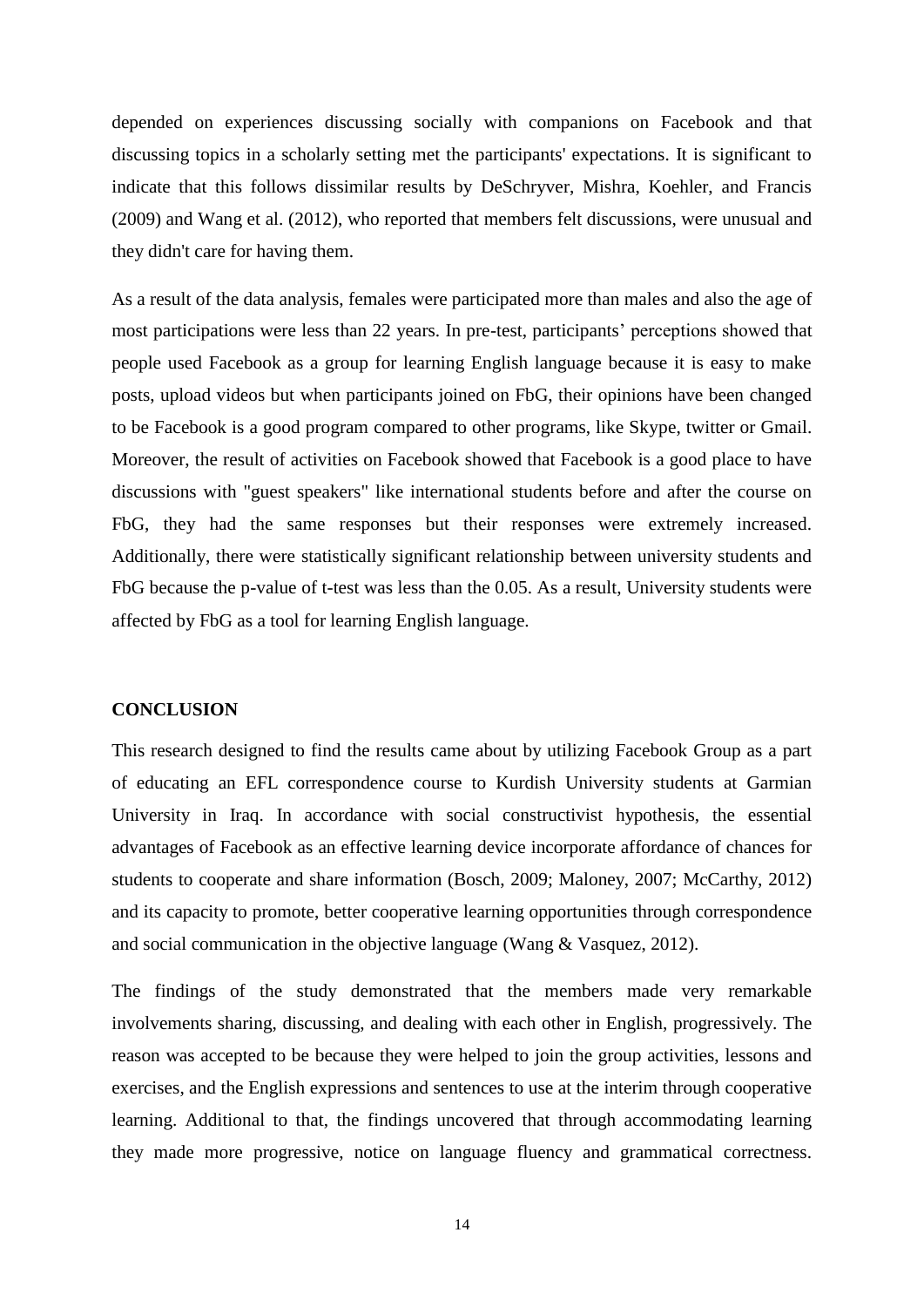Similarly, utilizing FbG together with learning process in different sorts of classes should inspire achievement in learning and teaching English course in other foreign language setting.

The study concludes that instructors and educators should adjust to the changes in innovation and consider how the progressions influence the learning and teaching process. Online networking as the new pattern in today's general public can be possibly utilized for educating and learning purposes. The role of instructors as a facilitator is vital to guarantee that the utilization of online networking is like-minded with the earlier set purpose. Activities and lessons through a FbG can be embraced to enhance students' language skills as well as to help students convey what needs be better, connect and interact with their friends, classmates and instructors in a meaningful manner, assemble a decent relationship among them, and gain from each other. The conclusion is supported by some other researchers who cooperatively gather that when exercises and activities through Facebook are engaging and students can cooperate and think about their own particular learning, then inspiration, self-confidence, and attitudes will enhance (Mazer et al, 2007; Kabilan et al., 2010; Shih, 2011; Yunus & Salehi, 2012). With this respect, the future study may concentrate on examining the factor that impacts the students' collaboration in learning in FbG, how they initiate, help and assess the errands.

# **Appendix**: **(Facebook Questionnaire for 3rd Year University Students)**

**Section One.** Personal Information

Please complete the following questions.

- 1. Your sex: Male \_\_\_\_\_\_, Female \_\_\_\_\_\_
- 2. Your age: \_\_\_\_\_\_
- 3. I have been using Facebook for:

A. 0-2 years **in A. 3-5** years **compared 3. A. 0-2** years **compared 3. A. 3-5** years **compared 3. A. 3-5** years **compared 3. A.** 3-5 years **compared 3. A.** 3-5 years **compared 3. A.** 3-5 years **compared 3. A.** 3-5 years **c** 

4. How often, on average, do you access Facebook per day?

A. 1-3 x a day \_\_\_\_\_\_, B. 4-6 x a day \_\_\_\_\_, C. 7 or more x a day \_\_\_\_\_\_

5. Have you ever participated at any educational Facebook group before this course? Yes\_\_\_\_\_\_\_\_ No \_\_\_\_\_\_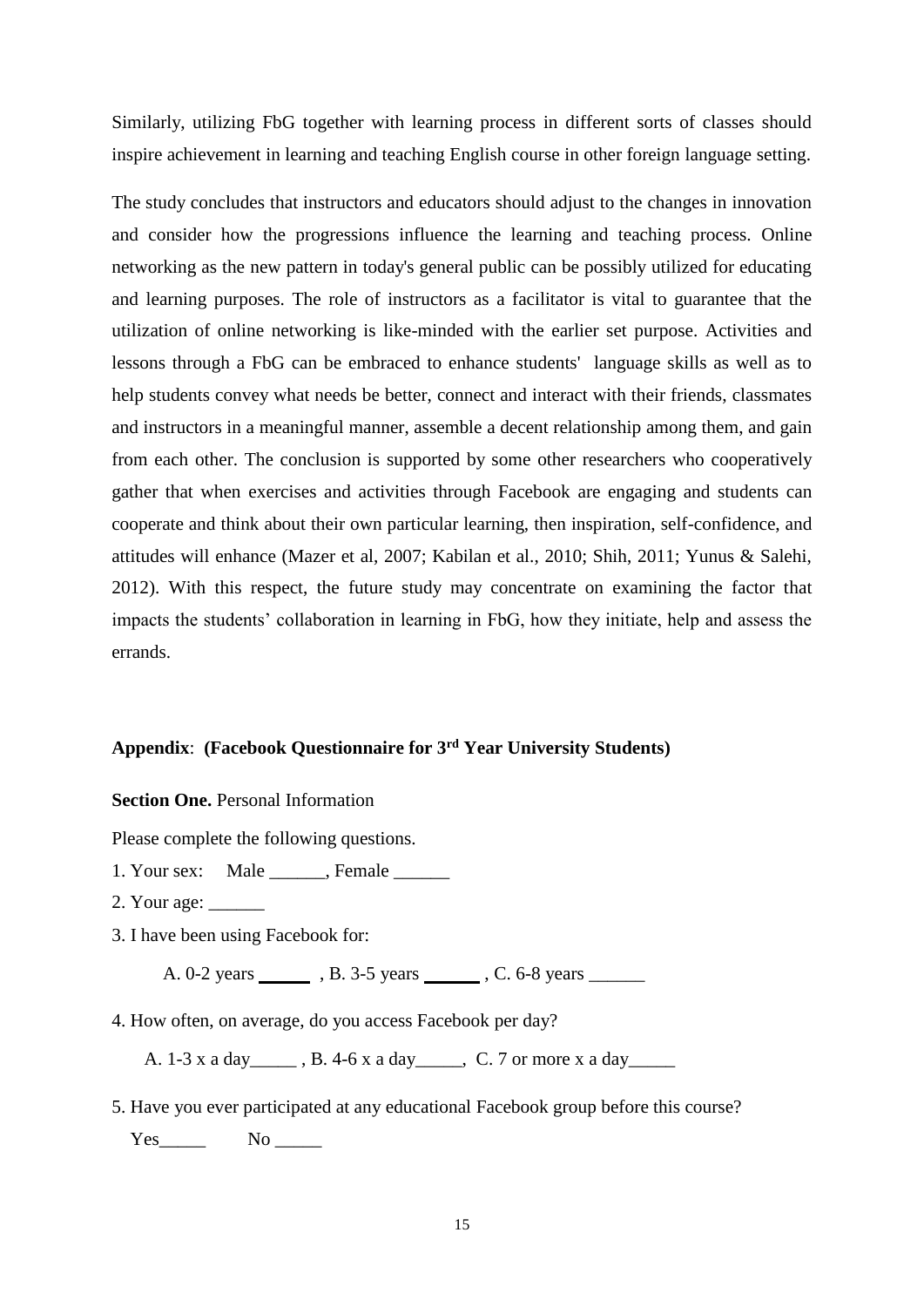# **Section Two.** Opinions of using Facebook

*This set of statements asks you to show your opinions of using Facebook. Please select the answer that best reproduces your perspective for each item. Answer each item as honestly as possible utilizing the following rating scale.*

| <b>Number</b> |                   |          |         |       | ັ                     |
|---------------|-------------------|----------|---------|-------|-----------------------|
| Statement     | Strongly disagree | Disagree | Neutral | Agree | <b>Strongly Agree</b> |

| 6      | I found it easy to log in to Facebook.                       | $\mathbf{1}$ | $\overline{2}$ | 3              | $\overline{4}$ | 5 |
|--------|--------------------------------------------------------------|--------------|----------------|----------------|----------------|---|
| $\tau$ | Facebook is a good program Compared to other programs,       | $\mathbf{1}$ | $\overline{2}$ | 3              | $\overline{4}$ | 5 |
|        | like Skype, twitter or Gmail.                                |              |                |                |                |   |
| 8      | Facebook can be used both socially and for educational       | $\mathbf{1}$ | $\overline{2}$ | 3              | $\overline{4}$ | 5 |
|        | purposes.                                                    |              |                |                |                |   |
| 9      | Facebook is safe to use both socially and for educational    | $\mathbf{1}$ | $\overline{2}$ | 3              | $\overline{4}$ | 5 |
|        | purposes.                                                    |              |                |                |                |   |
| 10     | It is easy to make posts, upload pictures and videos on      | $\mathbf{1}$ | $\overline{2}$ | 3              | $\overline{4}$ | 5 |
|        | Facebook.                                                    |              |                |                |                |   |
| 11     | Facebook is a good place to keep in contact with other       | $\mathbf{1}$ | $\overline{2}$ | 3              | $\overline{4}$ | 5 |
|        | students from class.                                         |              |                |                |                |   |
| 12     | Facebook is a good place to contact my teacher outside of    | $\mathbf{1}$ | $\overline{2}$ | 3              | $\overline{4}$ | 5 |
|        | class.                                                       |              |                |                |                |   |
| 13     | Facebook is a good place to check class notes or homework    | $\mathbf{1}$ | $\overline{2}$ | 3              | 4              | 5 |
|        | assignments posted by the teacher.                           |              |                |                |                |   |
| 14     | Facebook is a good place to ask for help about homework      | $\mathbf{1}$ | $\overline{2}$ | 3              | $\overline{4}$ | 5 |
|        | assignments.                                                 |              |                |                |                |   |
| 15     | Facebook is a good place to check for school related updates | $\mathbf{1}$ | $\overline{2}$ | $\overline{3}$ | $\overline{4}$ | 5 |
|        | and notices.                                                 |              |                |                |                |   |
| 16     | Facebook is a good place to notice my partner's English      | $\mathbf{1}$ | $\overline{2}$ | $\overline{3}$ | $\overline{4}$ | 5 |
|        | errors and learn from them.                                  |              |                |                |                |   |
| 17     | Facebook is a good place to notice my errors in my English   | $\mathbf{1}$ | $\overline{2}$ | $\overline{3}$ | $\overline{4}$ | 5 |
|        | when I use it than when I speak out loud.                    |              |                |                |                |   |
| 18     | Facebook is a good place for practicing English.             | $\mathbf{1}$ | $\overline{2}$ | 3              | $\overline{4}$ | 5 |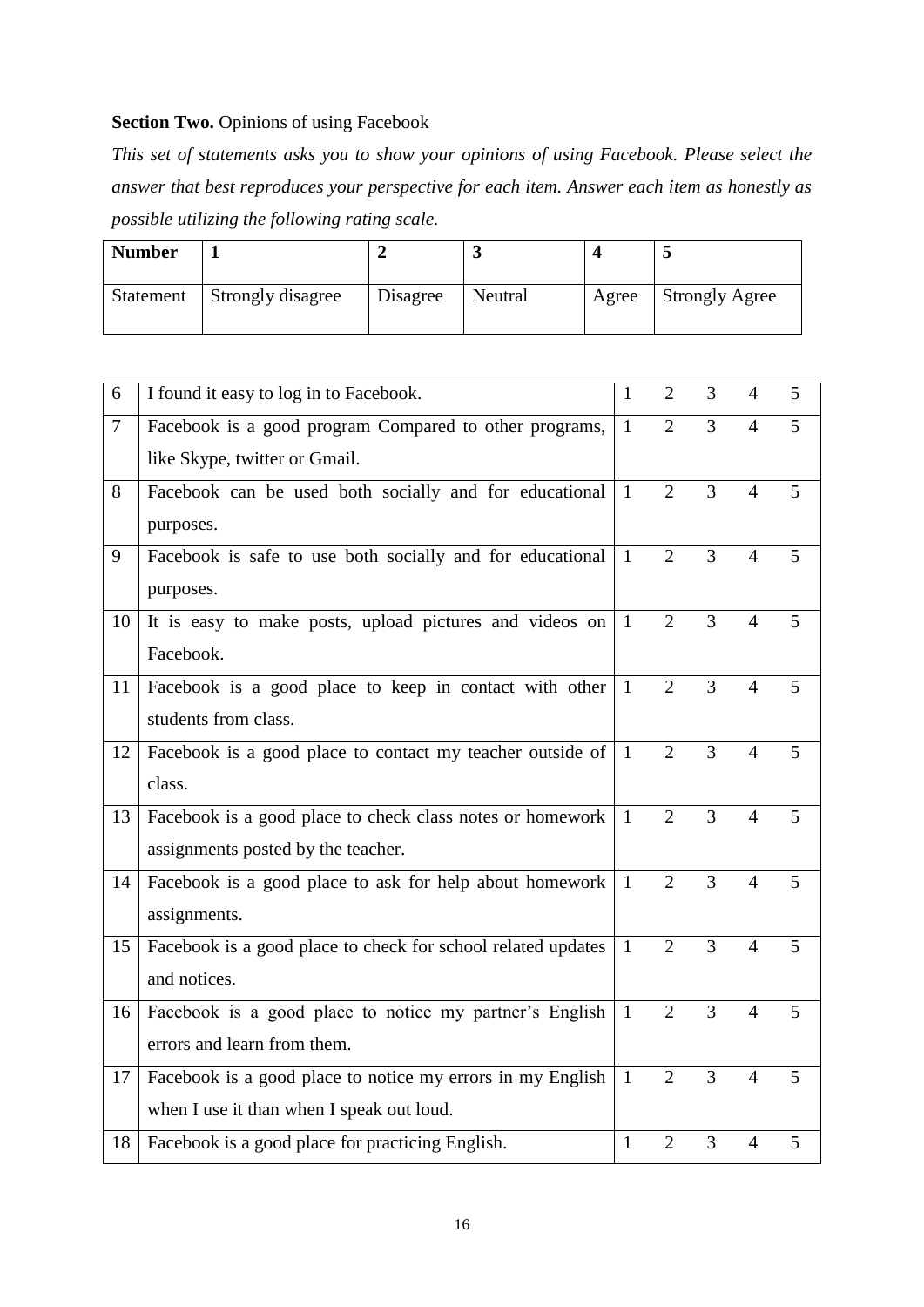# **Section Three.** Opinions of Activities on Facebook

*This set of statements asks you to show your opinion on activities that could be done through Facebook. Please select the answer that best reproduces your perspective for each item. Answer each item as honestly as possible utilizing the following rating scale.*

| <b>Number</b> |                   |          |         |       |                |
|---------------|-------------------|----------|---------|-------|----------------|
| Statement     | Strongly disagree | Disagree | Neutral | Agree | Strongly agree |

| 19 | Facebook is a good place to discuss different topics with<br>classmates. | $\mathbf{1}$ | $\overline{2}$ | 3 | 4              | 5 |
|----|--------------------------------------------------------------------------|--------------|----------------|---|----------------|---|
|    |                                                                          |              |                |   |                |   |
| 20 | Facebook is a good place to post writing assignments like                | $\mathbf{1}$ | 2              | 3 | $\overline{4}$ | 5 |
|    | short stories or essays.                                                 |              |                |   |                |   |
| 21 | Facebook is a good place to access links to resources                    | 1            | $\overline{2}$ | 3 | $\overline{4}$ | 5 |
|    | provided by the teacher.                                                 |              |                |   |                |   |
| 22 | Facebook is a good place to post and respond to surveys.                 | $\mathbf{1}$ | $\overline{2}$ | 3 | $\overline{4}$ | 5 |
| 23 | Facebook is a good place to read articles and take notes to              | $\mathbf{1}$ | $\overline{2}$ | 3 | $\overline{4}$ | 5 |
|    | prepare for next Lesson.                                                 |              |                |   |                |   |
| 24 | Facebook is a good place to listen to audio files and take               | $\mathbf{1}$ | $\overline{2}$ | 3 | $\overline{4}$ | 5 |
|    | notes to prepare for next Lesson.                                        |              |                |   |                |   |
| 25 | Facebook is a good place to review or edit classmates'                   | $\mathbf{1}$ | $\overline{2}$ | 3 | $\overline{4}$ | 5 |
|    | writing assignments.                                                     |              |                |   |                |   |
| 26 | Facebook is a good place to watch YouTube videos and                     | $\mathbf{1}$ | $\overline{2}$ | 3 | $\overline{4}$ | 5 |
|    | discuss comprehension questions with classmates.                         |              |                |   |                |   |
| 27 | Facebook is a good place to make video posts<br>as                       | $\mathbf{1}$ | $\overline{2}$ | 3 | $\overline{4}$ | 5 |
|    | assignments.                                                             |              |                |   |                |   |
| 28 | Facebook is a good place to have discussions with "guest                 | $\mathbf{1}$ | $\overline{2}$ | 3 | $\overline{4}$ | 5 |
|    | speakers" like international students.                                   |              |                |   |                |   |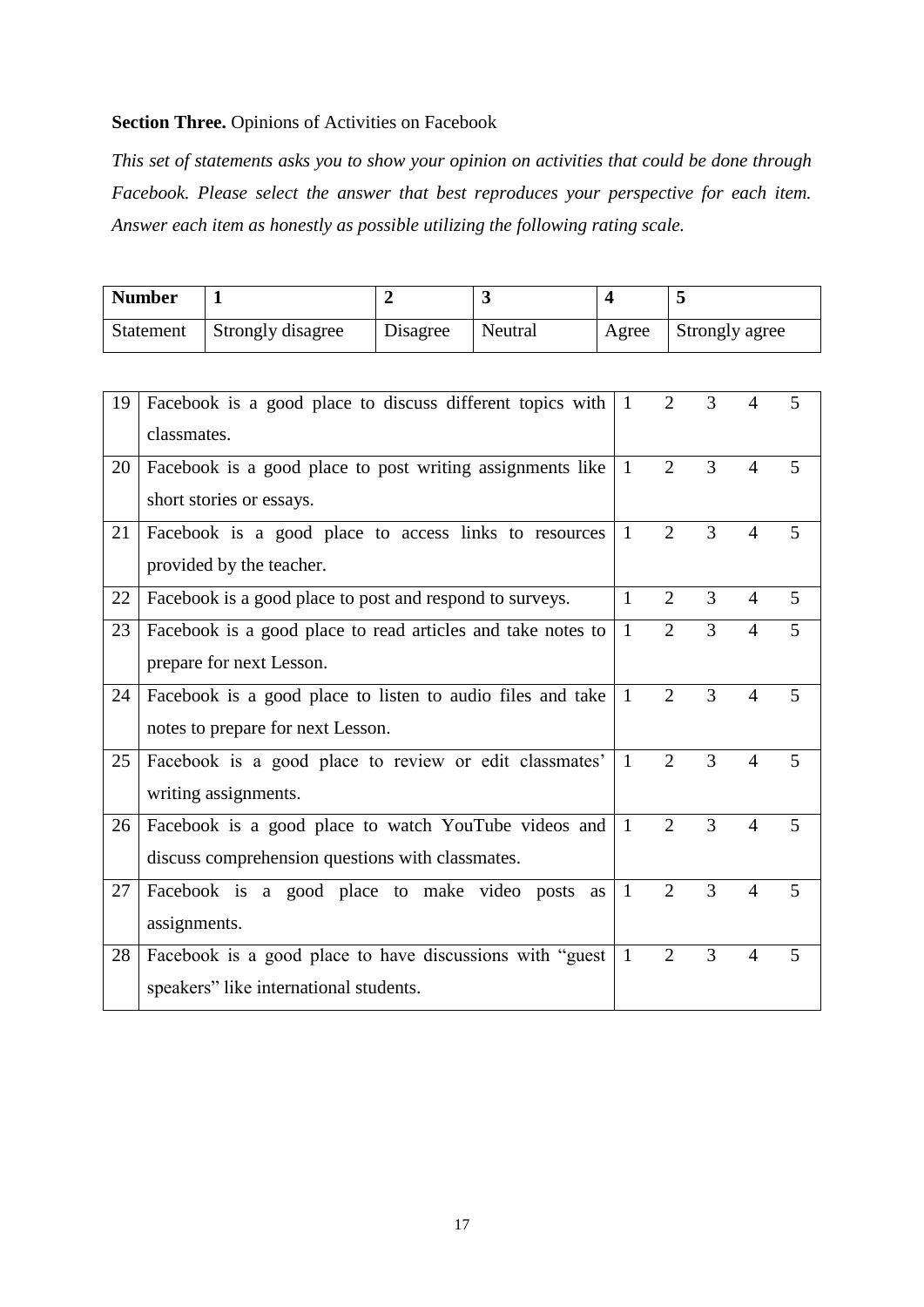#### **REFERENCES**

- **Akbari, E., Eghtesad, S., & Simons, R. J.,** (2012), *Students' attitudes towards the use of social networks for learning the English language*. Available from, [http://confer](http://conference.pixel-online.net/ICT4LL2012/common/download/Paper_pdf/357-IBT70-FP-Akbari-ICT2012.pdf)[ence.pixel-online.net/ICT4LL2012/common/download/Paper\\_pdf/357-IBT70-FP-](http://conference.pixel-online.net/ICT4LL2012/common/download/Paper_pdf/357-IBT70-FP-Akbari-ICT2012.pdf)[Akbari-ICT2012.pdf](http://conference.pixel-online.net/ICT4LL2012/common/download/Paper_pdf/357-IBT70-FP-Akbari-ICT2012.pdf)
- Arendt, H., Matic, I., & Zhu, L., (2012). Qualitative analysis of academic group and discussion forum on Facebook. Unpublished manuscript. Available from, <http://cogprints.org/8281/>
- **Bosch, T. E.,** (2009). Using online social networking for teaching and learning: Facebook use at the University of Cape Town. *Communication: South African Journal for Communication Theory and Research, 35:2*, 185-200. [http://dx.doi.org/10.1080/0250](http://dx.doi.org/10.1080/0250%200160903250648)  [0160903250648](http://dx.doi.org/10.1080/0250%200160903250648)
- **Cook, C., Fisher, T., Graber, R., Harrison, C., Lewin, C., Logan, C., Luckin, R., Oliver, M., & Sharples, M.,** (2008). *Web 2.0 technologies for learning: The current landscape – opportunities, challenges and tensions.* BECTA Research Report.
- **De Ramirez, L.,** (2010). Empower English Language Learners with Tools from the Web. USA: Corwin.
- **DeSchryver, M., Mishra, P., Koehler, M., & Francis, A. P.,** (2009). Moodle vs. Facebook: Does using Facebook for discussions in an online course enhance perceived social presence and student interaction? In C. Crawford, D. A. Willis, R. Carlsen, I. Gibson, K. McFerrin, J. Price, & R. I. Weber (Eds.), Proceedings from *The Society for Information Technology and Teacher Education International Conference 2009*, (pp. 329-336). Chesapeake, VA: AACE.
- **EDUCAUSE.,** (2006, September 15). 7 things you should know about Facebook. Retrieved October 26, 2016, from [https://library.educause.edu/resources/2006/9/7-things-you](https://library.educause.edu/resources/2006/9/7-things-you-should-know-about-facebook)[should-know-about-facebook](https://library.educause.edu/resources/2006/9/7-things-you-should-know-about-facebook)
- **Facebook,** (2012). Facebook newsroom/key facts. Available from <http://newsroom.fb.com/content/default.aspx?NewsAreaId=22>
- **Gay, L., Mills, G. & Airasian, P.,** (2006). Educational Research: Competencies for Analysis and Applications. Canada: Pearson Education.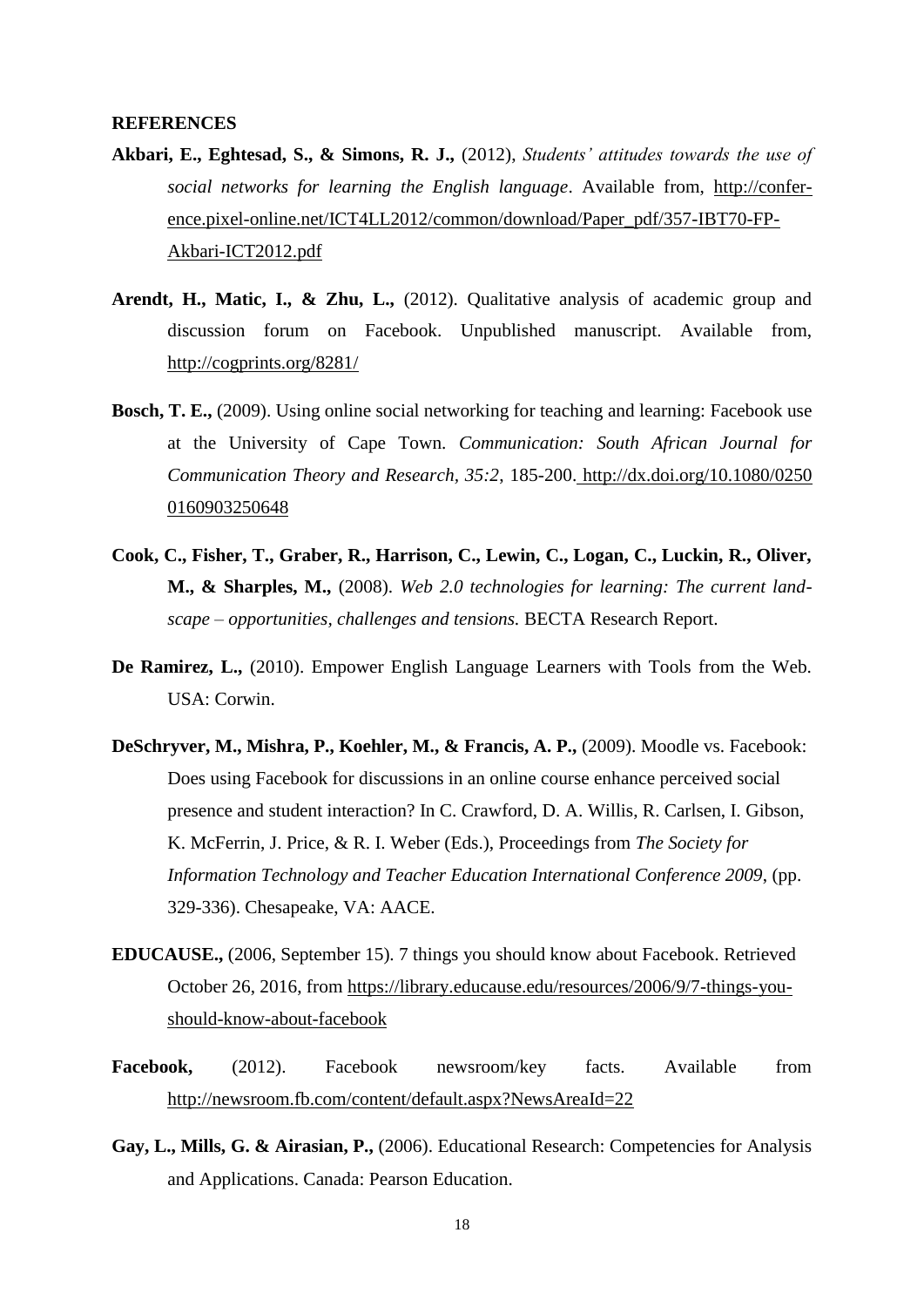- **Karimi, L., & Khodabandelou, R.,** (2013). Perspective of Iranian university students about academic use of social networking sites: A study of Facebook. *International Journal of Academic Research in Progressive Education and Development, 2*(3), 113-123. doi: 10.6007/IJARPED/v2-i3/83
- **Lytras, M., Damiani, E. & de Pablos, P.,** (2009). *Web 2.0: The Business Model*. Italy: Springer.
- **Madge, C., Meek, J., Wellens, J., & Hooley T.,** (2009). Facebook, social integration and informal learning at university: 'It is more for socializing and talking to friends about work than for actually doing work?' *Learning, Media and Technology, 34*(2), 141- 155.
- **Maloney, E.,** (2007). What web 2.0 can teach us about learning. *Information Technology*, *53*(18), 26.
- **Mazer, J. P., Murphy, R. E., & Simonds, C. J.,** (2007). I'll see you on Facebook: The effects of computer-mediated teacher self-disclosure on student motivation, affective learning, and classroom climate. *Commu-nication Education, 56*(1), 1–17.
- **Mazman, S. G., & Usluel, Y. K.,** (2010). Modeling educational usage of Facebook. *Computers & Education*, *55*(2), 444-453.
- **McCarthy, J.,** (2010). Blended learning environments: Using social networking sites to enhance the first year experience. Australasian Journal of Educational Technology, 26(6), 729–740. Retrieved from http://www.ascilite.org.au/ajet/ajet26/mccarthy.pdf
- **Omar, H., Embi, M. A., & Yunus, M.,** (2012). ESL learners' interaction in an online discussion via Facebook, *Asian Social Science, 8*(11), 67-74. doi:10.5539/ass.v8n11p67
- **Ophus, J. D., & Abbitt, J. T.,** (2009). Exploring the potential perceptions of social networking systems in university courses. *MERLOT Journal of Online Learning and Teaching,* 5(4), 639-648. Available from, [http://jolt.merlot.org/vol5no4/ophus\\_](http://jolt.merlot.org/vol5no4/ophus_%201209.pdf)  [1209.pdf](http://jolt.merlot.org/vol5no4/ophus_%201209.pdf)
- **Peters, L.,** (2009). Global Education: *Using Technology to Bring the World to Your Students*. USA: International Society for Technology in Education.